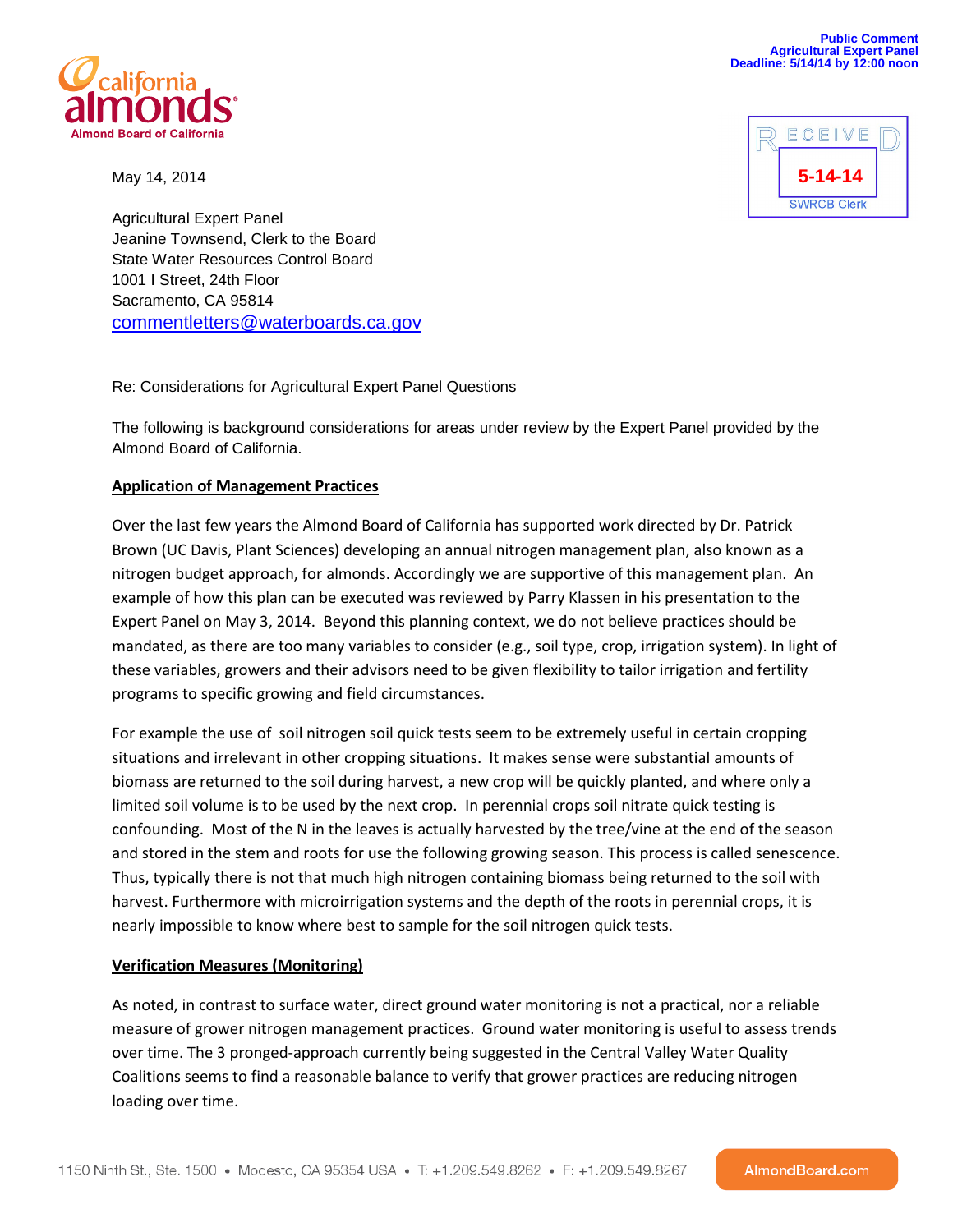

- 1) For growers, verification should focus on education and monitoring of practices, in particular doing a nitrogen management plan that is site and crop specific. It is not reasonable to expect growers to implement specific practices beyond a crop specific nitrogen management plan as there are too many variables to determine which practices would help in all situations. Thus the mandate for N management plans allows for site specific combinations of practices to be utilized and tailored to specific circumstances. The use of CCAs helps with the verification, though it should be noted that growers would like to be able to get the specialized certifications themselves. That latter would be useful as it would expand the pool of growers specifically educated on N management practices.
- 2) Use research to assess which practices are protective of ground water while not making other environmental concerns worse. Again some of the research will be crop or type of crops specific. Currently there is little data on the relative reduction in leachable N of different practices, meaning N that goes below the rootzone and reaches groundwater. Some research like this is needed, especially to link what is going on at the surface with what is going on below the rootzone. The current FREP, almond, and pistachio-funded research comparing two different N application practices to measures N in the plant and harvest, N movement in the root zone, N movement below the root zone, and N in the ground water is a good example of the type of research needed (Smart, Brown, Hopmans, and Harter FREP project).

However, the experience of putting this research project together has shown that it is extremely difficult to find appropriate locations for such efforts (fields of large enough size, proximity of ground water, willing cooperators, etc.), as well as expensive – especially for well drilling and the monitoring equipment. Thus, it will be impossible to quickly assess practices if the regulators expect each and every practice to undergo such rigorous testing. Furthermore, there are not enough researchers to conduct the work in a timely fashion. Therefore, as Harter has pointed out, "Proxy Monitoring" is a tool using models to gain insights beyond these intensely monitored research sites.

Therefore, improvements of nitrogen use efficiency (NUE), meaning that more of the nitrogen being put on the crop is utilized by the crop, should suffice to provide evidence of which practices are more protective of ground water. However this biological concept is foreign to the engineers, so some research providing a sense of how NUE and N below the root zone are correlated is needed initially. Measures of NUE are relatively easy to obtain and thus more practices can more quickly be assessed for their relative merit for reducing the potential for N losses.

We note that care needs to be taken that the focus on preventing nitrate leaching doesn't make other environmental issues worse. The Almond Board is funding additional research with the existing FREP project to assess how the different grower practices affect nitrous oxide (N2O) emissions which are a potent greenhouse gas. If putting N on in smaller amounts more